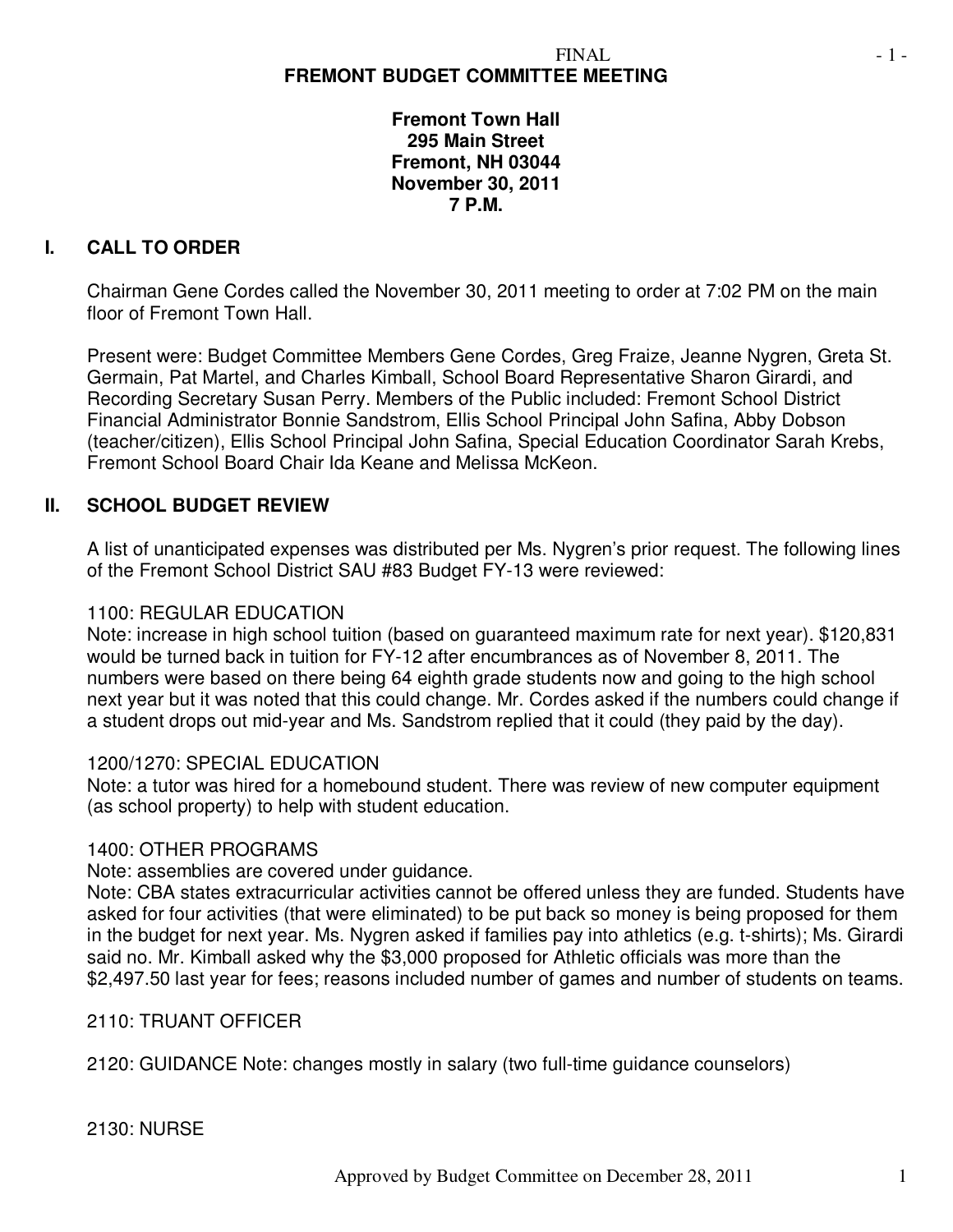Note: Salaries increased/benefits decreased (changes in staff: former nurse was part-time with benefits; new nurse chose not to have benefits).

### 2140: PSYCHOLOGICAL

Note: for one psychological position (change from .8 FTE to .6 FTE position) with 3% increase. Ms. Krebs noted that there would be less of a need for psychological services next year. Mr. Cordes asked if there were other funding sources e.g. parents' insurance. Ms. Krebs replied that therapy was not done by the school psychologist (it was done by the guidance counselor and social worker). If something were necessary more than the recommended IEP, then the District would be responsible for it. Contracted services (psychology: high school) are for out of district students and get billed separately (not in a private office).

### 2150:SPEECH/AUDIO SERVICES

Note: reduction in contracted services due to out of district placements. Salaries represent three people at Ellis not covered under the CBA (they hadn't received an increase in the past two years). Students receiving speech related services are part of IEPs.

### 2160: PHYSICAL THERAPY/OCCUPATIONAL THERAPY/VISION

Note: a new person was hired (IRS cracking down on hiring contracted services/not paying FICA)

## 2210: IMPROVEMENT OF INSTRUCTION

Ms. Keane noted that Ellis's budget was less than last year's and that the increase was in the contracted high school tuition. Things were moved for the increases in contractual items so Ellis' budget would not be affected based on the increases at Sanborn high school (@\$180,000 increase). Ellis' budget was down by @ \$750. Mr. Cordes asked about goals in improvement in instruction. Mr. Safina replied that they were working with Professional Learning communities to: look at student achievement/data; work together as staff to see individual needs; create common assessments to get and compare data; tap each other's knowledge and approaches towards student achievement; create essential outcomes (K-8) (what is essential for each grade to know); and learn how to collaborate more and eliminate inconsistencies. He said that money would be used to either buy a new reading program for which professional development would be necessary (to train staff how to use it) or to pay for professional development to teach staff how to teach reading. Mr. Cordes said he asked about this because citizens would want to know that there was a plan for a good product. Mr. Cordes asked about professional learning communities and Mr. Safina replied that they were being received by staff well and that teachers were taking initiative and were trying to unify learning experiences for children.

### 2220: LIBRARY MEDIA/AV EQUIPMENT

### 2225: COMPUTER TECHNOLOGY

Note: 3% non-contractual increase in salary on top of regular contractual salary. Mr. Cordes mentioned the benefit of using state bids.

# 2310: SCHOOL BOARD

Note: retirement money was unsure last year but will be taken out this year. Mr. Kimball mentioned the NH School Board Association Dues and Ms. Girardi noted that these cover the School Board's membership and policy recommendations (Government Center).

### 2320: OFFICE OF THE SUPERINTENDENT

There was discussion about the computers line – is for maintenance/support/software at SAU